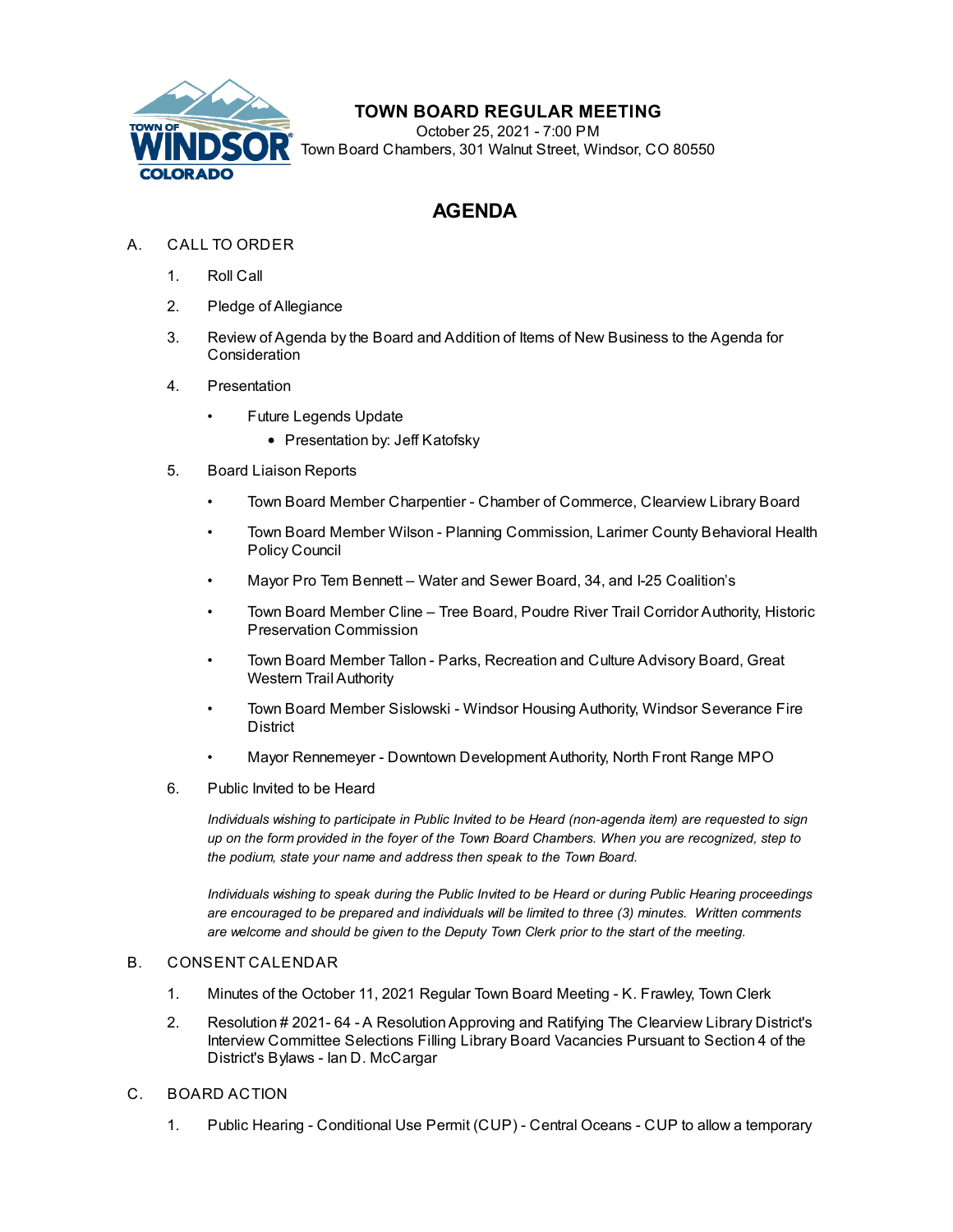use not [specifically](file:///C:/Windows/TEMP/CoverSheet.aspx?ItemID=1730&MeetingID=272) included as a use by right in any zone district – Great Western Industrial Park 7th Filing, Lot 5 – Ben Goldwasser, Central Oceans, Applicant

- Quasi-iudicial
- Staff presentation: Paul Hornbeck, Senior Planner
- 2. [Conditional](file:///C:/Windows/TEMP/CoverSheet.aspx?ItemID=1731&MeetingID=272) Use Permit (CUP) Central Oceans CUP to allow a temporary use not specifically included as a use by right in any zone district – Great Western Industrial Park 7th Filing, Lot 5 – Ben Goldwasser, Central Oceans, Applicant
	- Quasi-judicial
	- Staff Presentation: Paul Hornbeck, Senior Planner
- 3. Public Hearing Final Major [Subdivision](file:///C:/Windows/TEMP/CoverSheet.aspx?ItemID=1732&MeetingID=272) Tacincala Subdivision Pat McMeekin, Hartford Homes, Applicant; Ryan McBreen, Norris Design, applicant's representative
	- Quasi-iudicial
	- Staff Presentation: Paul Hornbeck, Senior Planner
- 4. Resolution No. 2021-65 Approving A Final Major Subdivision Tacincala Subdivision Pat McMeekin, Hartford Homes, Applicant; Ryan McBreen, Norris Design, applicant's [representative](file:///C:/Windows/TEMP/CoverSheet.aspx?ItemID=1733&MeetingID=272)
	- Quasi-judicial
	- Staff Presentation: Paul Hornbeck, Senior Planner
- 5. Ordinance 2021-1634 An Ordinance Approving the Ascent Charter School Annexation to the Town of Windsor - GRHH [Performance](file:///C:/Windows/TEMP/CoverSheet.aspx?ItemID=1671&MeetingID=272) Fort Collins, LLC, and Performance Charter School Fort Collins, LLC, Applicant
	- Second Reading
	- Legislative
	- Staff Presentation: Carlin Malone, Chief Planner
- 6. Resolution No. 2021-66 --A RESOLUTION APPROVING THE MEMORANDUM OF [UNDERSTANDING](file:///C:/Windows/TEMP/CoverSheet.aspx?ItemID=1729&MeetingID=272) ("MOU") FOR PARTICIPATION IN THE STATE OF COLORADO OPIOIDS SETTLEMENT
	- Legislative Action
	- Staff Presentation Kim Emil, Asst. Town Attorney; Rick Klimek, Chief of Police
- 7. Resolution No. 2021-67 -Declaring the Intent of the Town of Windsor, Colorado, to Use Proceeds of Tax-Exempt Enterprise Revenue Bonds to Reimburse Itself for Certain Capital Expenditures Made to Finance [Improvements](file:///C:/Windows/TEMP/CoverSheet.aspx?ItemID=1737&MeetingID=272) to the Town's Wastewater System
	- Legislative Action
	- Staff Presentation D. Moyer, Director of Finance
- 8. Resolution No. 2021-68 In Support of Town of Windsor Referred Ballot Measures 3A Appearing on the November 2, 2021 [Coordinated](file:///C:/Windows/TEMP/CoverSheet.aspx?ItemID=1739&MeetingID=272) Election Ballot in Larimer and Weld **Counties** 
	- Legislative Action
	- Staff Presentation -J. Humphries, Administrative Services Director

#### D. COMMUNICATIONS

- 1. Communications from TownAttorney
- 2. Communications from Town Staff
	- a. Site Plan Review Windsor Commons [Subdivision](file:///C:/Windows/TEMP/CoverSheet.aspx?ItemID=1734&MeetingID=272) 6th (1243 Automation Drive) Restaurant - P. Hornbeck, Senior Planner
	- b. Site Plan Review Eagle Crossing Subdivision 11th Filing (4850 [Fairgrounds](file:///C:/Windows/TEMP/CoverSheet.aspx?ItemID=1735&MeetingID=272) Ave) - Buckingham Multifamily - P. Hornbeck, Senior Planner
	- c. Windsor Police [Department](file:///C:/Windows/TEMP/CoverSheet.aspx?ItemID=1723&MeetingID=272) September 2021 Statistical Report